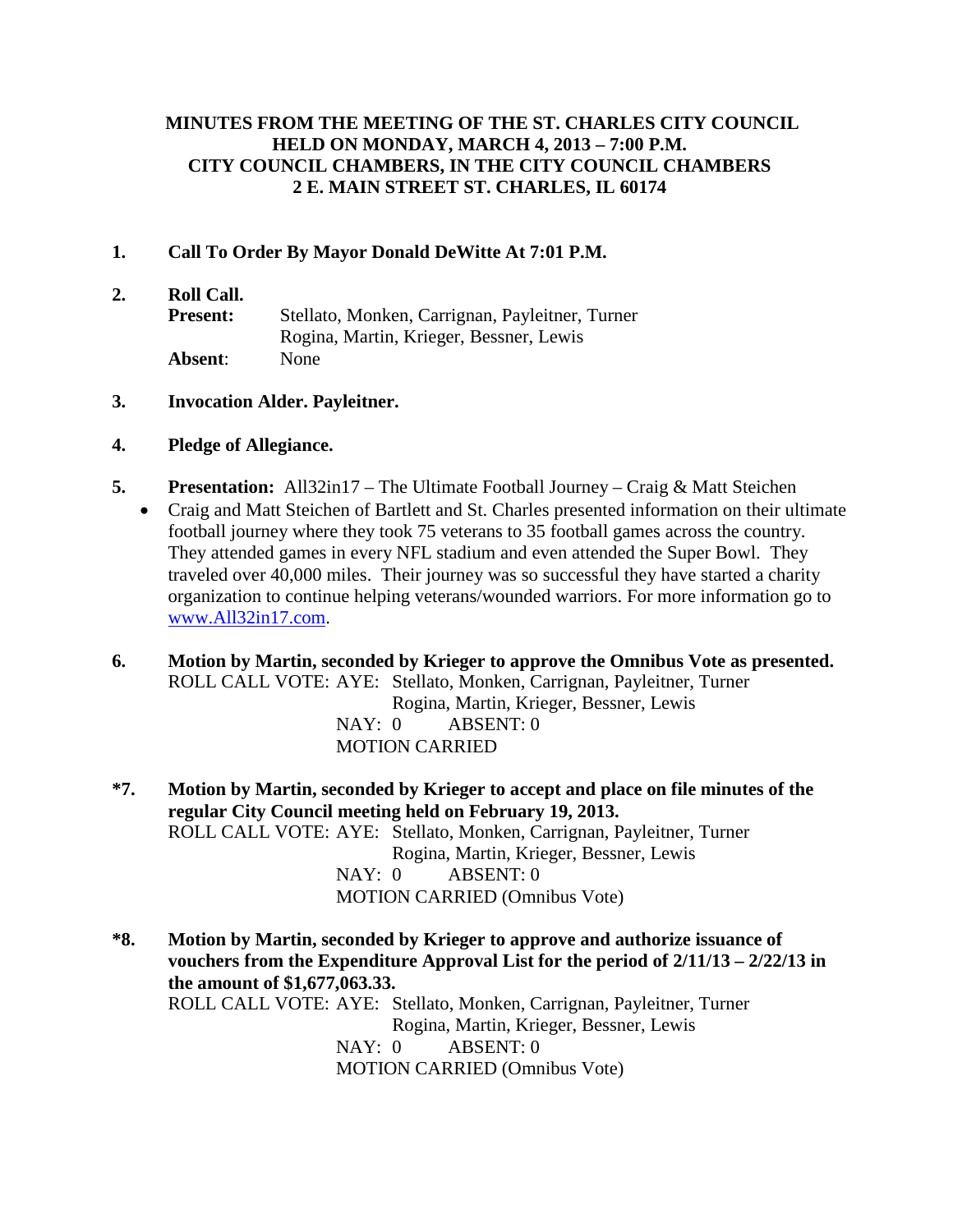# **I. New Business**

A. Motion by Carrignan, seconded by Monken to approve a **Resolution 2013-20** Accepting and Authorizing the Mayor to Execute an Encroachment Agreement by and between the City of St. Charles and Eric Gauthier and Francoise Gauthier of 917 Jeffrey Court, St. Charles, Illinois.

ROLL CALL VOTE: AYE: Stellato, Monken, Carrignan, Payleitner, Turner Rogina, Martin, Krieger, Bessner, Lewis NAY: 0 ABSENT: 0 MOTION CARRIED

B. Motion by Martin, seconded by Krieger to approve a **Resolution 2013-21** Abating a Portion of the Tax Heretofore Levied for the City of St. Charles, Kane and DuPage Counties, Illinois. ROLL CALL VOTE: AYE: Stellato, Monken, Carrignan, Payleitner, Turner Rogina, Martin, Krieger, Bessner, Lewis

NAY: 0 ABSENT: 0 MOTION CARRIED

- Chris Minnick presented the following information:
	- o Back in January we passed the abatement ordinances for all of the tax levies related to the general obligation bond issues that the City has outstanding. As you recall we were, at that point in time, finalizing the 2013 bond issue related to the refinancing and restructuring of the First Street TIF related debt. That refinancing is just about completed, scheduled to close on bonds on Wednesday. When we filed and completed the closing documents for that 2013 bond issue, we filed with DuPage and Kane counties, that actually reestablished a portion of the tax levies for a portion of the bond issues outstanding so we need to pass this particular abatement resolution to make sure that those taxes are indeed removed from the tax levy and do not appear on our residents' tax bill. Typically we don't run into this type of a situation it just happened because of the timing of this particular bond issue.
	- o Mayor DeWitte asked how much money are we saving my refinancing the bonds?
	- o Chris Minnick responded that what we have done is extended the term and we have reduced an average of about \$1.3-1.4 million a year by doing that.
	- o Mayor DeWitte said, great work to you and Brian. You both have worked very hard on this issue.

# **II. Committee Reports**

# **A. Government Operations**

\*1. Motion by Martin, seconded by Krieger to accept and place on file minutes of the regular City Council meeting held on February 19, 2013. ROLL CALL VOTE: AYE: Stellato, Monken, Carrignan, Payleitner, Turner Rogina, Martin, Krieger, Bessner, Lewis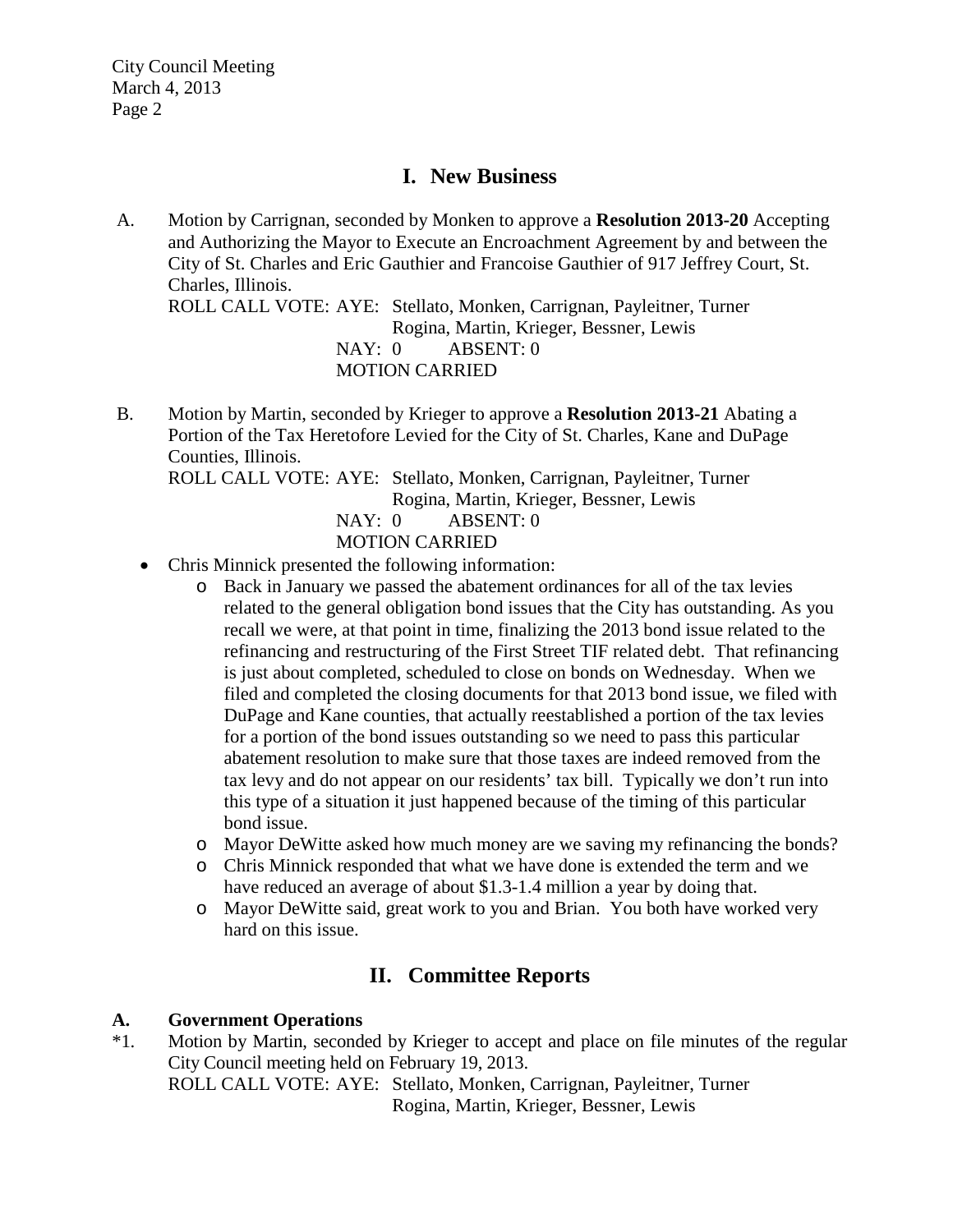#### NAY: 0 ABSENT: 0 MOTION CARRIED (Omnibus Vote)

\*2. Motion by Martin, seconded by Krieger to approve the purchase of a 2013 Ford Escape from Zimmerman Ford for Building & Code Inspection Division staff.

ROLL CALL VOTE: AYE: Stellato, Monken, Carrignan, Payleitner, Turner

Rogina, Martin, Krieger, Bessner, Lewis

NAY: 0 ABSENT: 0

MOTION CARRIED (Omnibus Vote)

\*3. Motion by Martin, seconded by Krieger to approve an Ordinance 2013-M-16 Authorizing the Sale of Items of Personal Property Owned by the City of St. Charles (2001 Chevrolet Blazer).

ROLL CALL VOTE: AYE: Stellato, Monken, Carrignan, Payleitner, Turner

Rogina, Martin, Krieger, Bessner, Lewis

NAY: 0 ABSENT: 0

MOTION CARRIED (Omnibus Vote)

\*4. Motion by Martin, seconded by Krieger to approve a Resolution 2013-22 to Adopt Legislative Positions and Priorities for the City of St. Charles for the 2013 Legislative Session.

ROLL CALL VOTE: AYE: Stellato, Monken, Carrignan, Payleitner, Turner

Rogina, Martin, Krieger, Bessner, Lewis

NAY: 0 ABSENT: 0

MOTION CARRIED (Omnibus Vote)

#### **B. Government Services**

\*1. Motion by Martin, seconded by Krieger to accept and place on file the minutes of the January 28, 2013, Government Services Committee Meeting. ROLL CALL VOTE: AYE: Stellato, Monken, Carrignan, Payleitner, Turner

Rogina, Martin, Krieger, Bessner, Lewis

NAY: 0 ABSENT: 0

MOTION CARRIED (Omnibus Vote)

 2. Motion by Stellato, seconded by Rogina to approve street and parking lot closures and use of amplification equipment for the 2013 Fox Valley Marathon.

ROLL CALL VOTE:AYE: Stellato, Monken, Carrignan, Payleitner, Turner

Rogina, Martin, Krieger, Bessner, Lewis

NAY: 0 ABSENT: 0 MOTION CARRIED

- Alder. Martin asked if the promoters observe rules with regards to amplification and be aware of their neighbors at 7:00 am on that Sunday. Chief Lamkim said he is aware of the concern.
- 3. Motion by Stellato, seconded by Monken to approve street and parking lot closures and use of amplification equipment for the Double-K Car Show. ROLL CALL VOTE: AYE: Stellato, Monken, Carrignan, Payleitner, Turner

Rogina, Martin, Bessner, Lewis

NAY: Krieger ABSENT: 0

MOTION CARRIED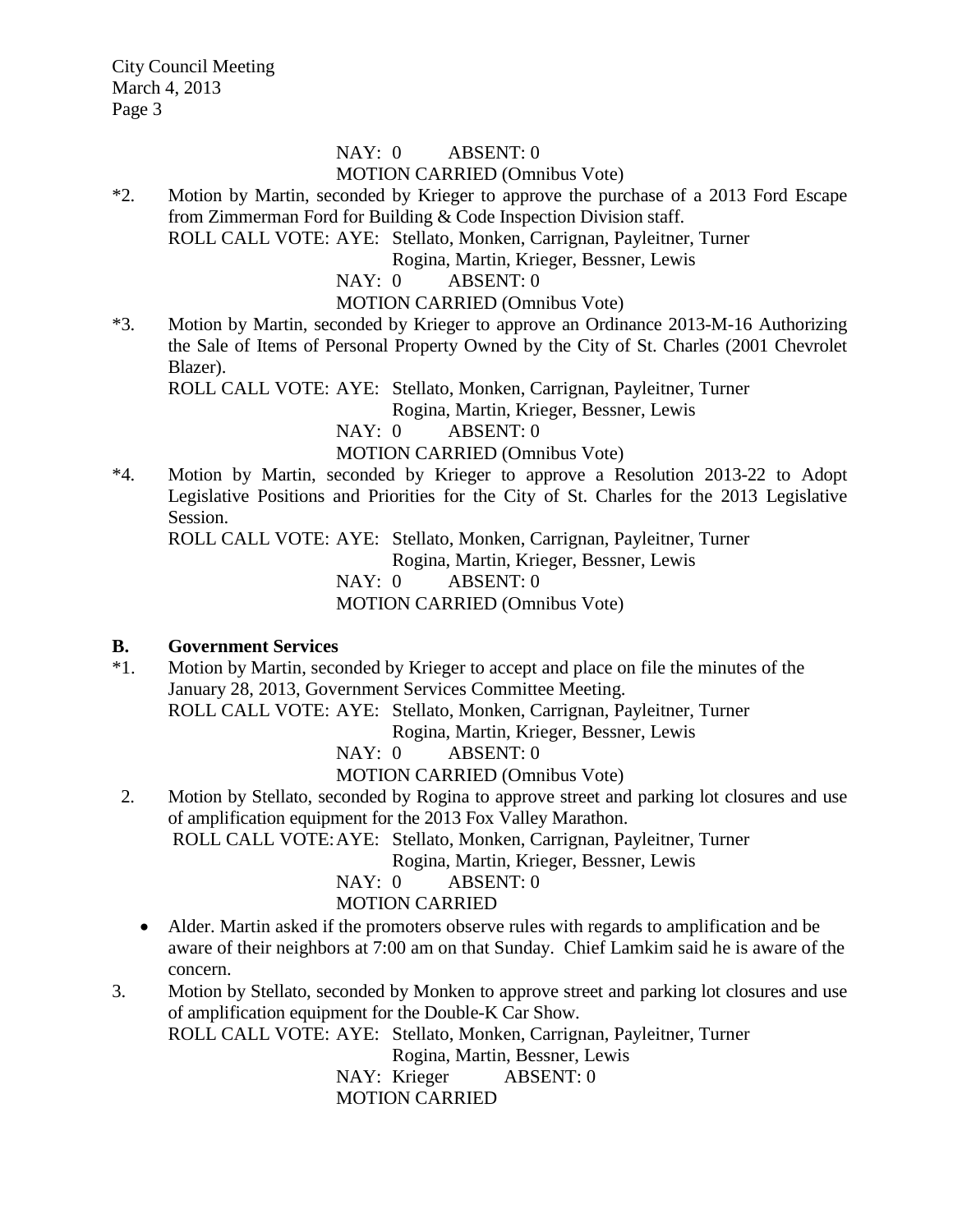- Mayor DeWitte said he hopes that the couple has a great wedding. He is sure that the downtown will prosper as a result of this car show.
- 4. Motion by Stellato, seconded by Monken to approve a Class E-1 liquor license for the Geneva Chamber of Commerce sponsored event "Sixty Men Who Can Cook" at the Kane County Fairgrounds.

ROLL CALL VOTE: AYE: Stellato, Monken, Carrignan, Payleitner, Turner

Rogina, Bessner, Lewis

NAY: Martin, Krieger ABSENT: 0

## MOTION CARRIED

\*5. Motion by Martin, seconded by Krieger to approve an **Ordinance 2013-M-17** Authorizing the Disposal of Surplus Personal Property Owned by the City of St. Charles (Flashlights). ROLL CALL VOTE: AYE: Stellato, Monken, Carrignan, Payleitner, Turner

Rogina, Martin, Krieger, Bessner, Lewis

NAY: 0 ABSENT: 0

MOTION CARRIED (Omnibus Vote)

\*6. Motion by Martin, seconded by Krieger to approve a **Resolution 2013-23** Authorizing the Mayor and City Clerk of the City of St. Charles to Execute a Certain Cable Television Franchise Agreement – Comcast of Illinois, Ohio, and Oregon, LLC.

ROLL CALL VOTE:AYE: Stellato, Monken, Carrignan, Payleitner, Turner

Rogina, Martin, Krieger, Bessner, Lewis

NAY: 0 ABSENT: 0

MOTION CARRIED (Omnibus Vote)

\*7. Motion by Martin, seconded by Krieger to waive the formal bid procedure for Items 8, 9, and 10.

ROLL CALL VOTE: AYE: Stellato, Monken, Carrignan, Payleitner, Turner

Rogina, Martin, Krieger, Bessner, Lewis

NAY: 0 ABSENT: 0

MOTION CARRIED (Omnibus Vote)

 \*8. Motion by Martin, seconded by Krieger to approve a **Resolution 2013-24** Authorizing the Mayor and City Clerk of the City of St. Charles to Execute a Contract with Twin Supplies, LTD. for the Turnkey Relamping Project at the Public Works Facility Garage.

ROLL CALL VOTE:AYE: Stellato, Monken, Carrignan, Payleitner, Turner

Rogina, Martin, Krieger, Bessner, Lewis

NAY: 0 ABSENT: 0

# MOTION CARRIED (Omnibus Vote)

\*9. Motion by Martin, seconded by Krieger to approve a **Resolution 2013-25** Authorizing the Mayor and City Clerk of the City of St. Charles to Approve an Open Purchase Order to Pomp's Tire Service, Inc., for Non-Stocked Automotive Parts.

ROLL CALL VOTE: AYE: Stellato, Monken, Carrignan, Payleitner, Turner

Rogina, Martin, Krieger, Bessner, Lewis

NAY: 0 ABSENT: 0

MOTION CARRIED (Omnibus Vote)

\*10. Motion by Martin, seconded by Krieger to approve a **Resolution 2013-26** Authorizing the Mayor and City Clerk of the City of St. Charles to Approve the Purchase of a Xylem/Godwin DC150M Trailer Pump.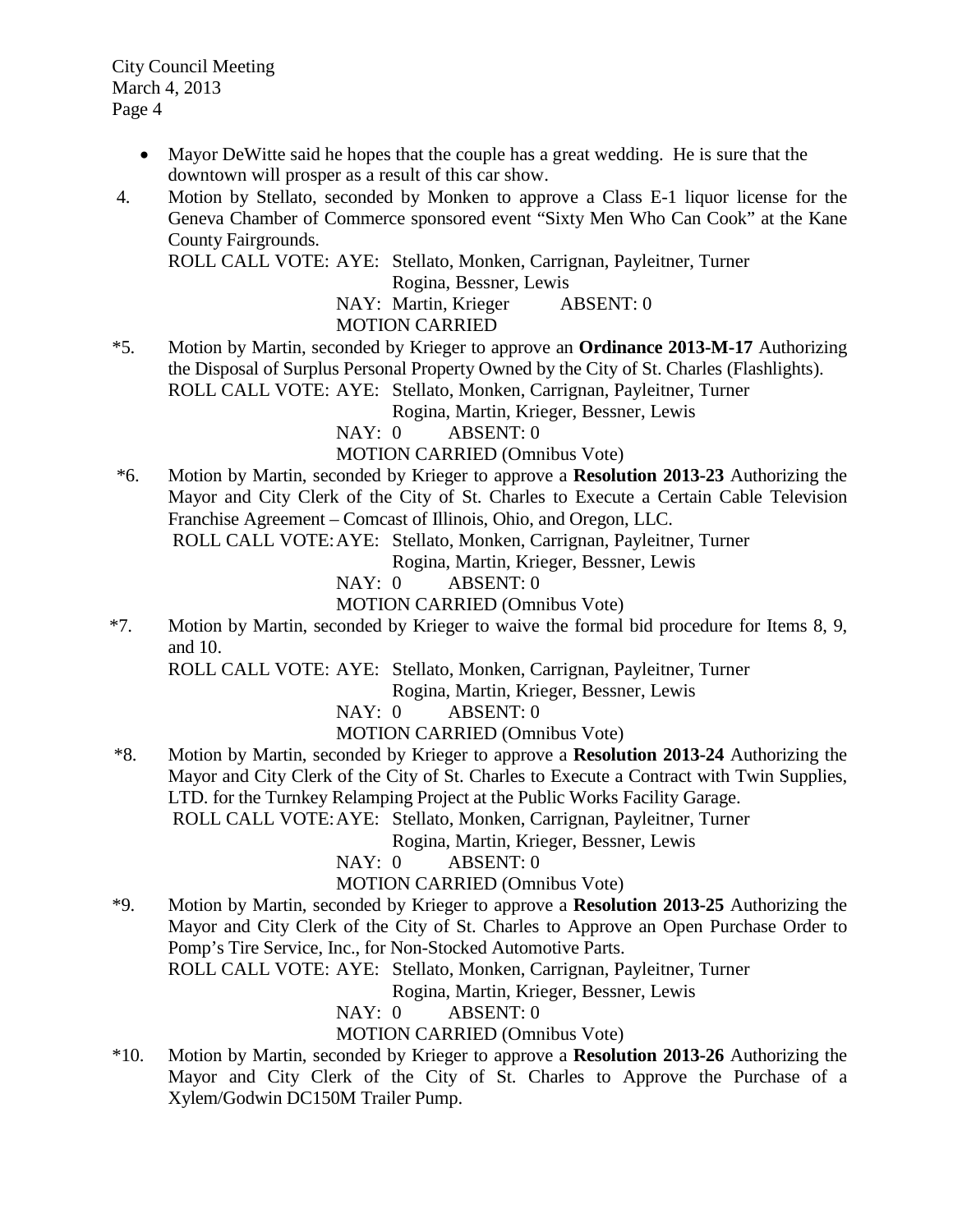ROLL CALL VOTE: AYE: Stellato, Monken, Carrignan, Payleitner, Turner

Rogina, Martin, Krieger, Bessner, Lewis

# NAY: 0 ABSENT: 0

MOTION CARRIED (Omnibus Vote)

\*11. Motion by Martin, seconded by Krieger to approve a **Resolution 2013-27** Authorizing the Mayor and City Clerk of the City of St. Charles to Execute a Contract Extension with Meade Electric for Annual Traffic Signal Maintenance.

ROLL CALL VOTE: AYE: Stellato, Monken, Carrignan, Payleitner, Turner

Rogina, Martin, Krieger, Bessner, Lewis

NAY: 0 ABSENT: 0

MOTION CARRIED (Omnibus Vote)

\*12. Motion by Martin, seconded by Krieger to approve revisions to the City of St. Charles Engineering Design and Inspection Policy Manual. ROLL CALL VOTE: AYE: Stellato, Monken, Carrignan, Payleitner, Turner

Rogina, Martin, Krieger, Bessner, Lewis

NAY: 0 ABSENT: 0 MOTION CARRIED (Omnibus Vote)

**C. Planning and Development**

None.

## **D. Additional Items from Mayor, Council, Staff, or Citizens**

- Gene Kalley, 510 Longmeadow Circle, St. Charles.
	- o Mr. Kalley asked about a building the City purchased next to the Arcada.
	- o Mayor DeWitte explained that we talked about this purchase in open session and information is available via the minutes of the meetings which are on the City's website. If there are questions about old business, please contact City Staff.
- Alder. Rogina mentioned he worked with the St. Charles East Mock trial team for 17 years and had a wonderful experience doing that. This past weekend, the St. Charles North High School mock trial team finished second in a state competition. This is startling to me, every student on that team, they won the Cook County regional competition, if they go to law school at John Marshall, they will get a \$10,000 scholarship.
- Jake Wyatt, St. Charles, Illinois
	- o Mr. Wyatt explained that he participated in the St. Charles North High School gathering of veteran's stories for an historical log for the Library of Congress. Mr. Wyatt was impressed with the organization. Students were well informed and asked great questions.

\_\_\_\_\_\_\_\_\_\_\_\_\_\_\_\_\_\_\_\_\_\_\_\_\_\_\_\_\_\_\_\_\_\_\_\_

#### **E. Adjournment**

Motion By Turner, seconded by Carrignan, to adjourn meeting VOICE VOTE UNANIMOUS MOTION CARRIED Meeting adjourned at 7:35 P.M.